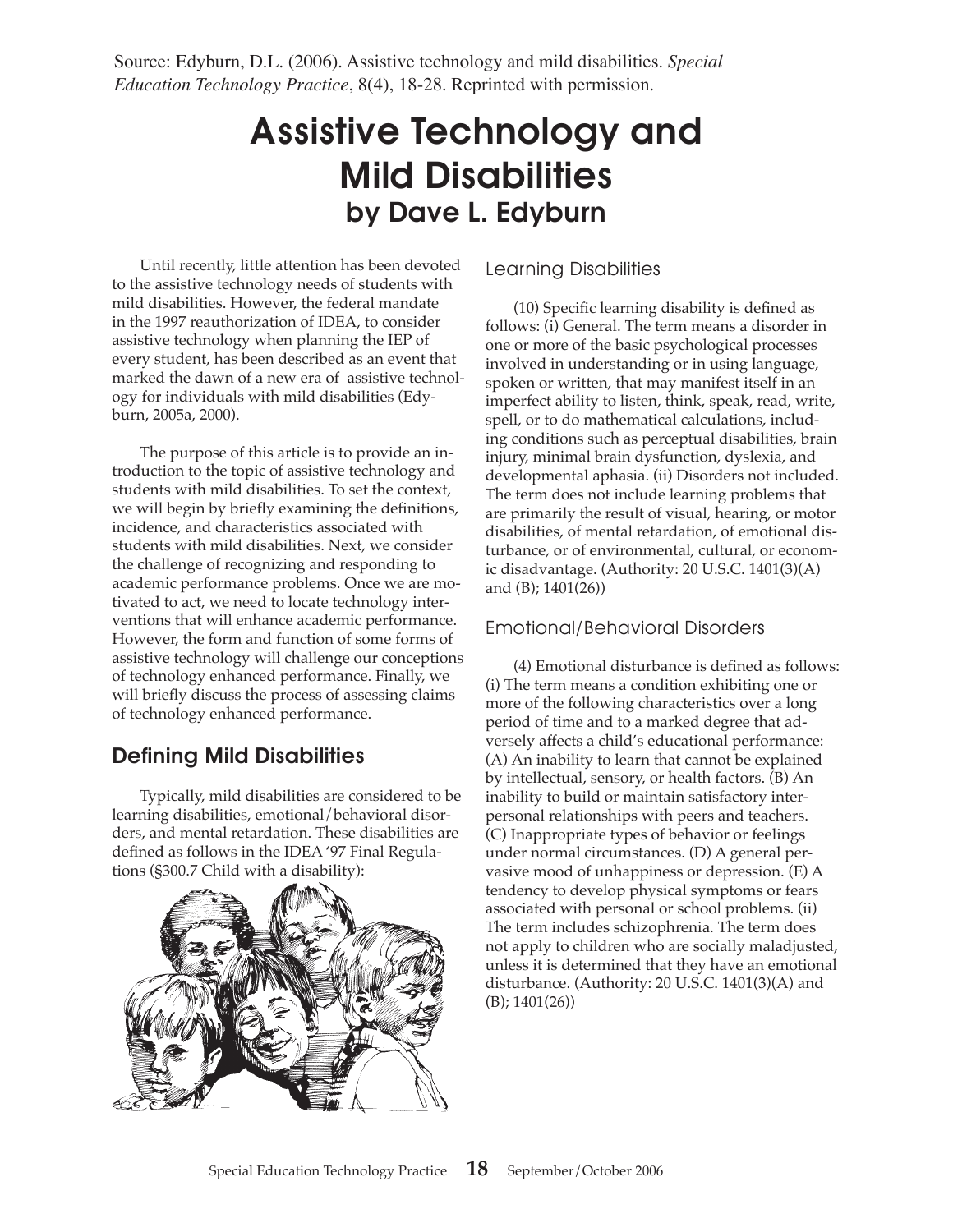#### Mental Retardation

(6) Mental retardation means significantly subaverage general intellectual functioning, existing concurrently with deficits in adaptive behavior and manifested during the developmental period, that adversely affects a child's educational performance. (Authority: 20 U.S.C. 1401(3)(A) and (B); 1401(26))

### Incidence

Mild disabilities are high incidence disabilities. The most recent data available from the U.S. Department of Education (2002) indicate that the majority of students receiving special education services have mild disabilities (LD, ED/BD, MR):

These three categories of disabilities account for 68.8% of the students with disabilities ages 6-21 served under IDEA and represent over 3.9 million students.

The issue of high incidence disabilities represents a profound challenge to rethink assistive technology service delivery systems that were designed to provide assistive technology devices and services to low incidence populations (Edyburn, 2003a, 2000).

### Characteristics of Mild Disabilities

One important characteristic of individuals with mild disabilities is that the disability is not visibly apparent. The nature of a "hidden dis-

| Disability                     | # of students served | % of all students served |
|--------------------------------|----------------------|--------------------------|
| Specific learning disabilities | 2,887,217            | $50.0\%$                 |
| Mental retardation             | 612.978              | $10.6\%$                 |
| Emotional disturbance          | 473,663              | $8.2\%$                  |
| <b>Total</b>                   | 3,973,858            | $68.8\%$                 |

| Learn More About Technology and Mild Disabilities                                                                                                                                                                                                                                                             |                                                                                                                                                                                                                                                                                                                                                |                                                                                                                                                                                                                                                                                                                                                   |  |  |  |
|---------------------------------------------------------------------------------------------------------------------------------------------------------------------------------------------------------------------------------------------------------------------------------------------------------------|------------------------------------------------------------------------------------------------------------------------------------------------------------------------------------------------------------------------------------------------------------------------------------------------------------------------------------------------|---------------------------------------------------------------------------------------------------------------------------------------------------------------------------------------------------------------------------------------------------------------------------------------------------------------------------------------------------|--|--|--|
| <b>Learning Disabilities</b>                                                                                                                                                                                                                                                                                  | <b>Emotional/Behavioral Disabilities</b>                                                                                                                                                                                                                                                                                                       | <b>Mental Retardation</b>                                                                                                                                                                                                                                                                                                                         |  |  |  |
| Ashton, T.M. (2005). Students<br>with learning disabilities us-<br>ing assistive technology in<br>the inclusive classroom. In<br>D. Edyburn, K. Higgins, & R.<br>Boone (Eds.), Handbook of special<br>education technology research and<br>practice (pp. 229-238). Whitefish<br>Bay, WI: Knowledge by Design. | Fitzgerald, G. (2005). Using tech-<br>nologies to meet the unique needs<br>of students with emotional/be-<br>havioral disorders: Findings and<br>directions. In D. Edyburn, K. Hig-<br>gins, & R. Boone (Eds.), Handbook of<br>special education technology research<br>and practice (pp. 335-354). Whitefish<br>Bay, WI: Knowledge by Design. | Wehmeyer, M.L., Smith, S.J., &<br>Davies, D.K. (2005). Technology<br>use and students with intellec-<br>tual disability: Universal design<br>for all students. In D. Edyburn,<br>K. Higgins, & R. Boone (Eds.),<br>Handbook of special education<br>technology research and practice<br>(pp. 309-323). Whitefish Bay,<br>WI: Knowledge by Design. |  |  |  |
| A Parent's Guide to Helping<br>Kids with Learning Difficulties<br>http://www.schwablearning.<br>org<br>LD Online<br>http://www.ldonline.org/                                                                                                                                                                  | Behavior/Emotional Disability<br>http://aimstar.knowbility.org/<br>info_disabilities_behavioral.html<br><b>SERI Behavior Disorders Resources</b><br>http://seriweb.com/behavior.htm                                                                                                                                                            | MR and DD Resources<br>http://www.nekesc.k12.ks.us/<br>ndd.html<br>AT and Mental Retardation<br>http://www.sc.edu/scatp/<br>mr.htm                                                                                                                                                                                                                |  |  |  |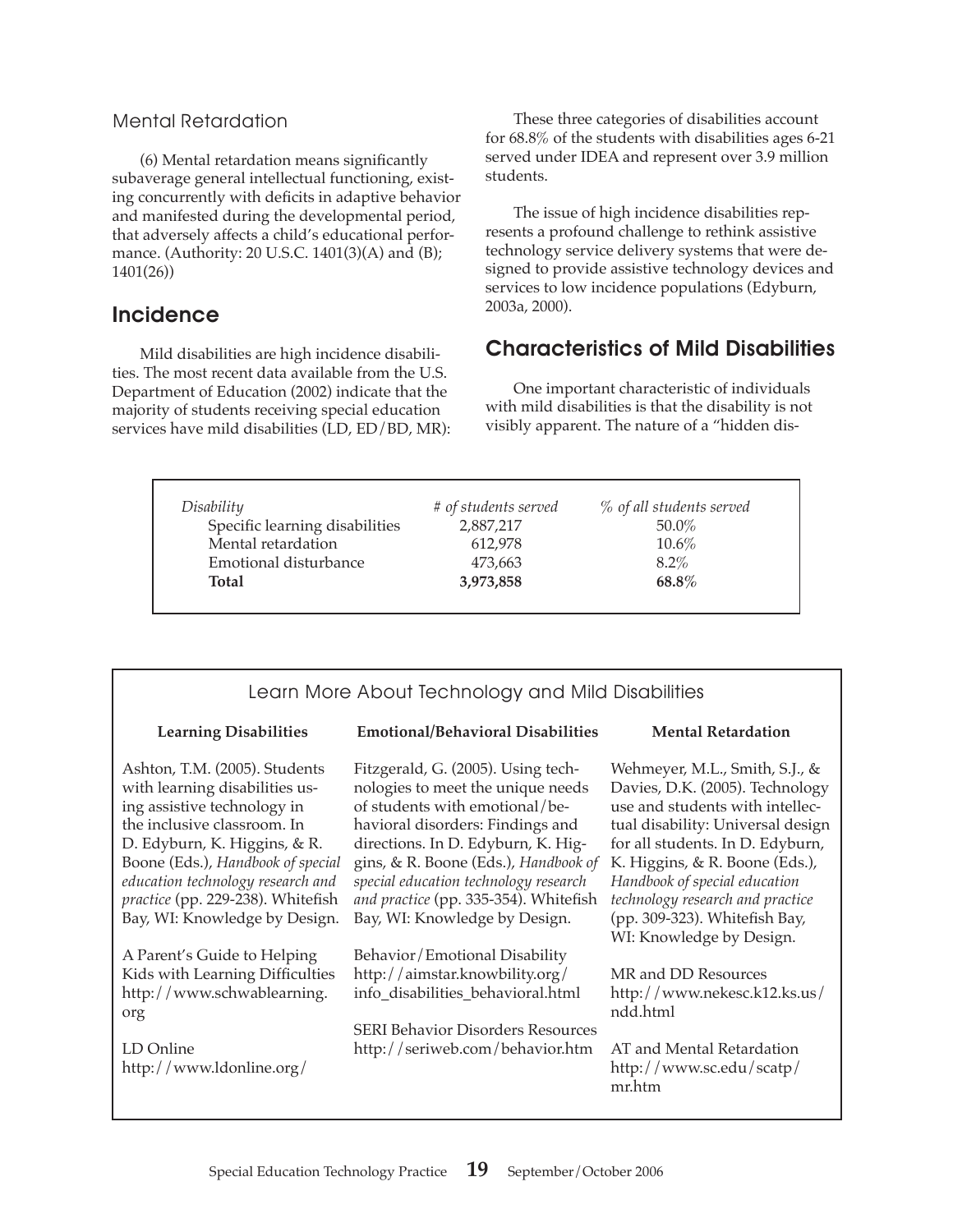ability" often results in misunderstandings where adults demand that a child simply "try harder" rather than understand the need to provide appropriate accommodations.

Meese (2001) summarizes the characteristics often associated with mild disabilities as follows: cognitive characteristics (intellectual ability, attentional deficits, memory and thinking skills); academic characteristics (reading, language arts, mathematics) and social-emotional characteristics (pp. 27-35). Students with mild disabilities are typically included in the general education classroom with some support services provided.

# Academic Performance Problems

Given the impact of mild disabilities on cognitive functioning, it is essential that educators recognize the impact of a disability on academic performance in order to plan appropriate interventions. In this section, we examine three critical issues: recognizing an academic performance problem, identifying a trigger event, and calculating the remediation vs. compensation equation.

Recognizing an Academic Performance Problem

Schools routinely evaluate academic performance. Every classroom has extensive systems in place to identify failure, adequate performance, and exceptional performance. Consider the daily algebra homework scores of four ninth grade students in the Figures on the right. Which graph illustrates (a) a student who is successfully achieving? (b) a student that is non-engaged? (c) a student with inconsistent performance? (d) a consistently low performing student?

Rather than addressing the issues of poor performance, educators often search for reasons to explain poor performance, become sidetracked, and fail to intervene with appropriate supports. However, without knowing all the reasons, perhaps we can agree that the performance profile of three of the four students provide clear evidence of a performance problem. The trend line is clear whether the data are captured over five days or five weeks: three of the four students are failing to perform as expected.

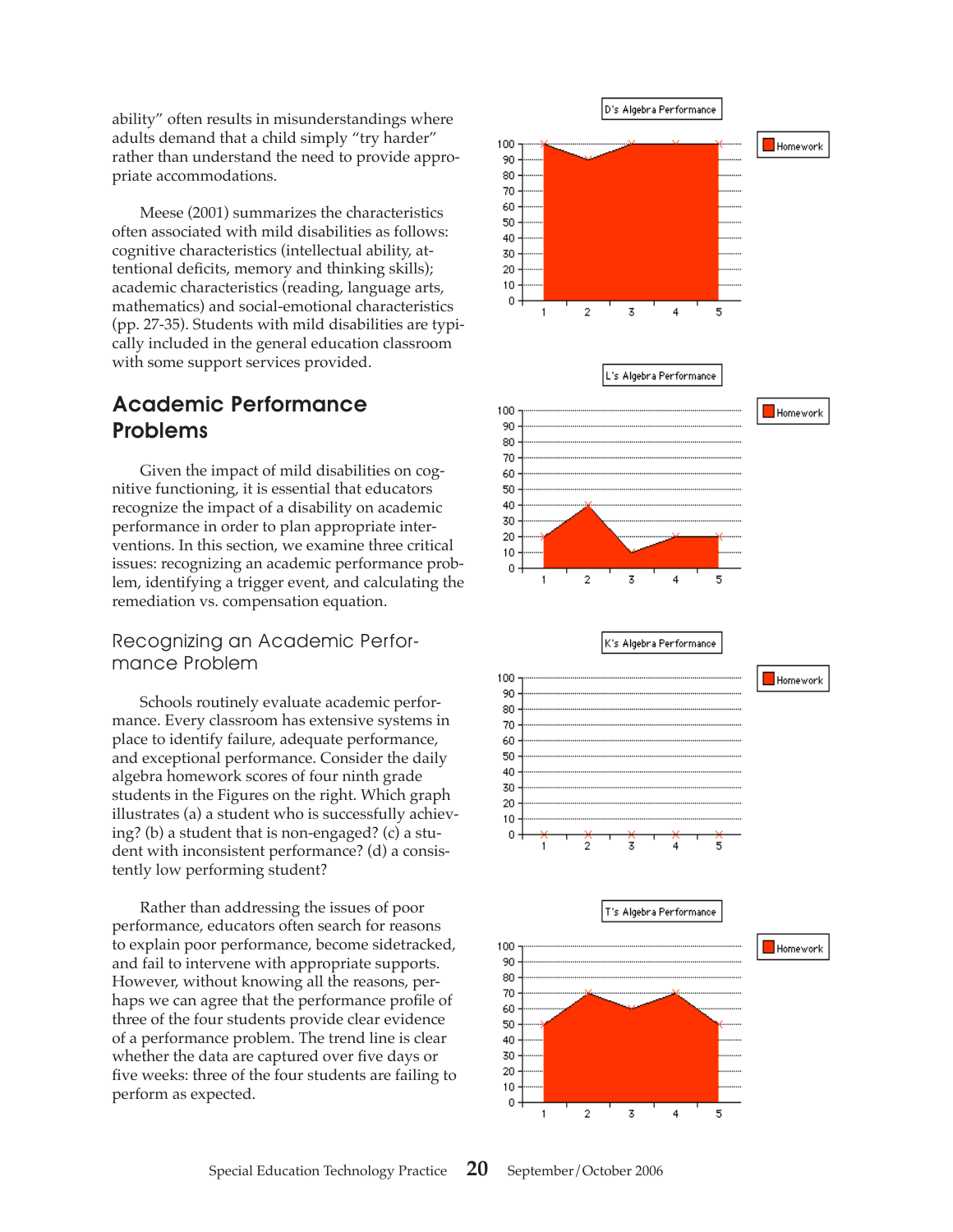Unfortunately, schools have been failing large numbers of students long before NCLB was around. The problem is not about performance standards. Rather, do we have a responsibility to do more than simply fail students that are not benefiting from the current model of one-size-fitsall instruction? If a student has repeatedly failed, how much failure data do we need before we have enough evidence that the student can't perform the task? When do we intervene? (Edyburn, 2006a, 2006b).

### When to Intervene?

How long do we allow students to fail at a given task before we determine they need assistive technology in order to perform the task as expected? Poor academic performance should be a trigger for assistive technology consideration. Consider the following two scenarios (adapted from Edyburn, 2007):

#### **Scenario 1**

*Event*: A child working on the family farm has an unfortunate accident with a combine and loses his right arm.

*Response*: Due to the response by the local paramedics and excellent treatment at local medical facilities, the physical wound is treated quickly. However, the trauma, loss, and grief will linger for the child and his family. When the child returns to school, if the child was right handed, is it reasonable for his teacher to expect that he will write his name the same way he did before the accident?



Of course not. His right arm and hand are no longer available for completing the simple task of writing his name on his papers. In situations like this, the child typically receives occupational therapy services where he is taught a variety of interventions to compensate for the physical limitations he may encounter. For example, he may learn how to write with his left hand, how to keyboard with one-hand, how to use a speech recognition system, and how to use a rubber stamp so that he can quickly sign his name.

#### **Scenario 2**

*Event*: A child comes to school not being able to read.

*Response*: Despite the best efforts of his teachers, the child is slow to recognize the letters of the alphabet. He has great difficulty in learning the sounds each letter makes. His knowledge of sight words is minimal. He has limited interest in looking at books or listening to stories. By the time the child reaches fourth grade, his reading skills have advanced to a level equivalent of a mid-year firstgrade student. Year after year, the child, his parents and teachers have tried new instructional approaches; used a variety of instructional materials; devoted extra time to reading activities; engaged peer readers to work with him; and used a host of motivational techniques to model, reward, and even coerce him to read. Despite everyone's best efforts, the child has not developed the reading skills that allow him to derive meaning from text with adequate speed, fluency, and comprehension.

I believe these two scenarios are instructive because many educators fail to see any relation between the responses to the challenges each student experiences. For example:

- In the first scenario we notice the obvious physical impairment demands an immediate response. However, in the second scenario, four years have been devoted to teaching a child to read with little evidence of success.
- We recognize that it would be cruel and unacceptable to demand that a child write with his right arm after it has been lost, but we feel no remorse in demanding that struggling children read like their normally achieving peers, despite having years of failure data that indicate that they cannot do the task.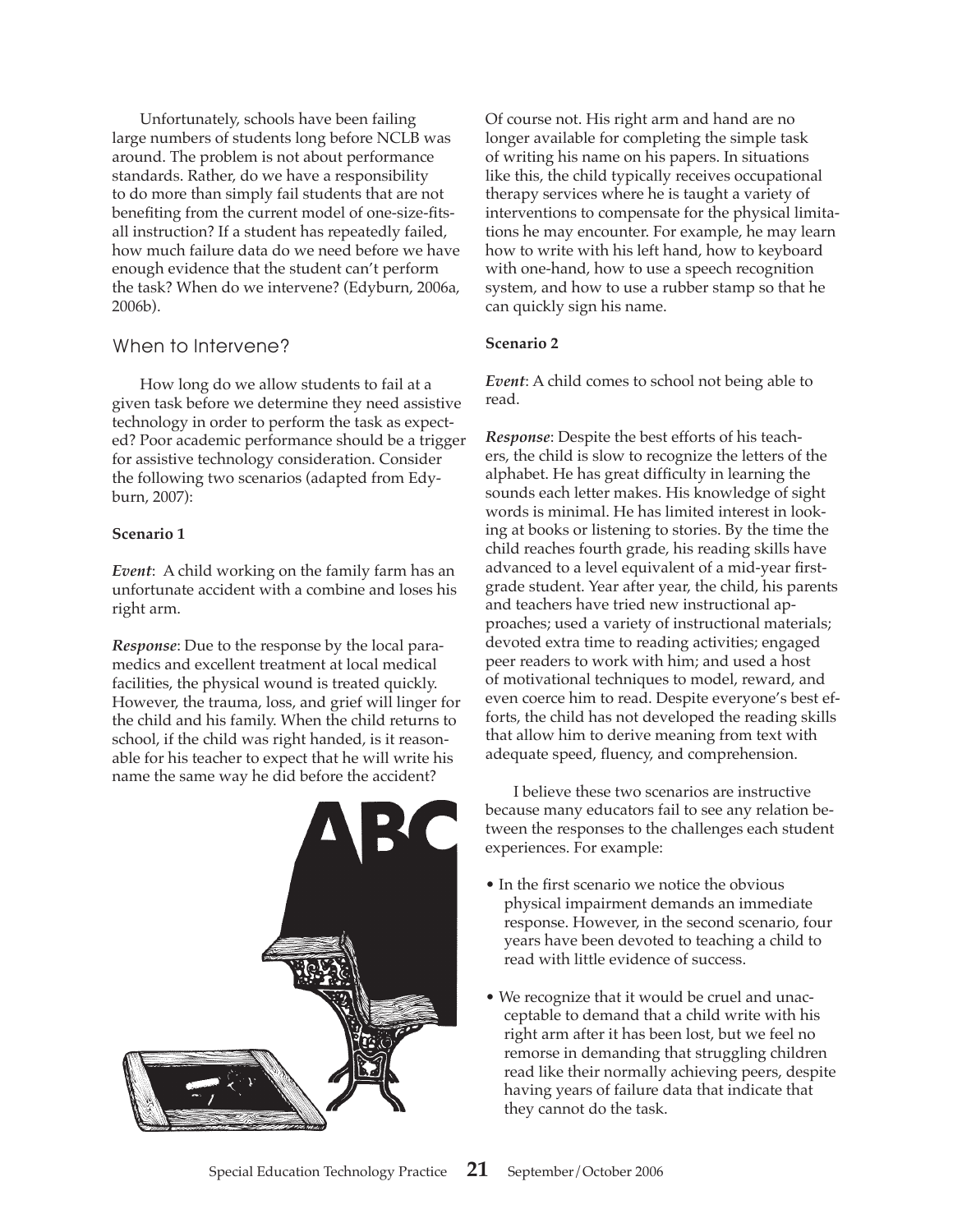• We often fail to notice the double standard we hold. In the first case, there is little interest in how the child completes the task; the emphasis is on functional performance. In the second case, we insist that the only way to read is by using the same visual, perceptual, and cognitive functions as everyone else, despite a plethora of data that points to an impairment in those organic systems.

In each scenario it is important to consider the event that stimulates an intervention and associated support services. Such issues are clear in the first example. However, in the second scenario, there is no single event that triggers action. Therefore, how long do we continue to provide reading instruction when a child is clearly not benefiting from instruction? The point is not meant to suggest that we give up teaching a child to read. Rather, how do we identify trigger events that clearly indicate it is time to switch tactics in order to overcome functional performance problems? For students with mild disabilities, there is no single event that triggers the provision of assistive technology interventions.

### Calculating the Remediation vs. Compensation Equation

Particularly problematic is a decision implicit in the assistive technology consideration process: remediation vs. compensation (Edyburn, 2002). That is, how do we decide if the best course of action is remediation (i.e., additional instructional time, different instructional approaches) versus compensation (i.e., recognizing that remediation has failed and that compensatory approaches are needed to produce the desired level of performance)? Because the question is implicit, it seldom discussed explicitly as part of the assistive technology consideration process.

Assistive technology theorists (Cook & Hussey, 2002; King 1999) suggest we have a critical decision to make: remediate or compensate. Perhaps it is not coincidental that these writers are therapists by training and thus are used to making decisions about physical performance. For example, if I cannot complete certain tasks without my right arm, additional therapy may be an option if I am recovering from surgery, but not an option if I've had an amputation. Certainly, the benchmarks to guide decision-making about remediation and compensa-

tion are much clearer in situations involving mobility and sensory impairments. Unquestionably, compensatory approaches are often used because there are simply no other ways to complete the task.

Teachers are extremely comfortable with the options associated with remediation: reteach the information, use alternative instructional strategies, break the tasks down into smaller parts to analyze what the child knows and what components are problematic, reduce the number of items that must be completed, provide additional practice, engage in one-on-one tutoring, etc. However, if instruction and remediation approaches always worked, we would never see secondary students struggling with developmental tasks like decoding, solving basic math facts, and handwriting that interfere with higher level performance.

Edyburn (2002) has suggested that one means of addressing the remediation vs. compensation problem is to consider the R vs C decision to be a complimentary equation rather than either/or decision. That is, IEP teams should ask the R vs C question as part of the assistive technology consideration process and seek to determine (1) what percentage of time and effort should be devoted to instruction/remediation and (2) what percentage of time and effort should be devoted to compensation.



The R vs. C Equation requires the team to consider the compatible issues of challenge vs. frustration and instructional skill building vs. performance support. The allocation of time and effort (e.g.,  $R=30\%$ ,  $C=70\%$ ) can be adjusted over time as the IEP determines whether the compensatory uses of technology are producing the desired level of successful performance. The R vs. C Equation is likely to be a critical factor in enabling students with mild disabilities to achieve grade level content standards. However, another critical question awaits: What do we do?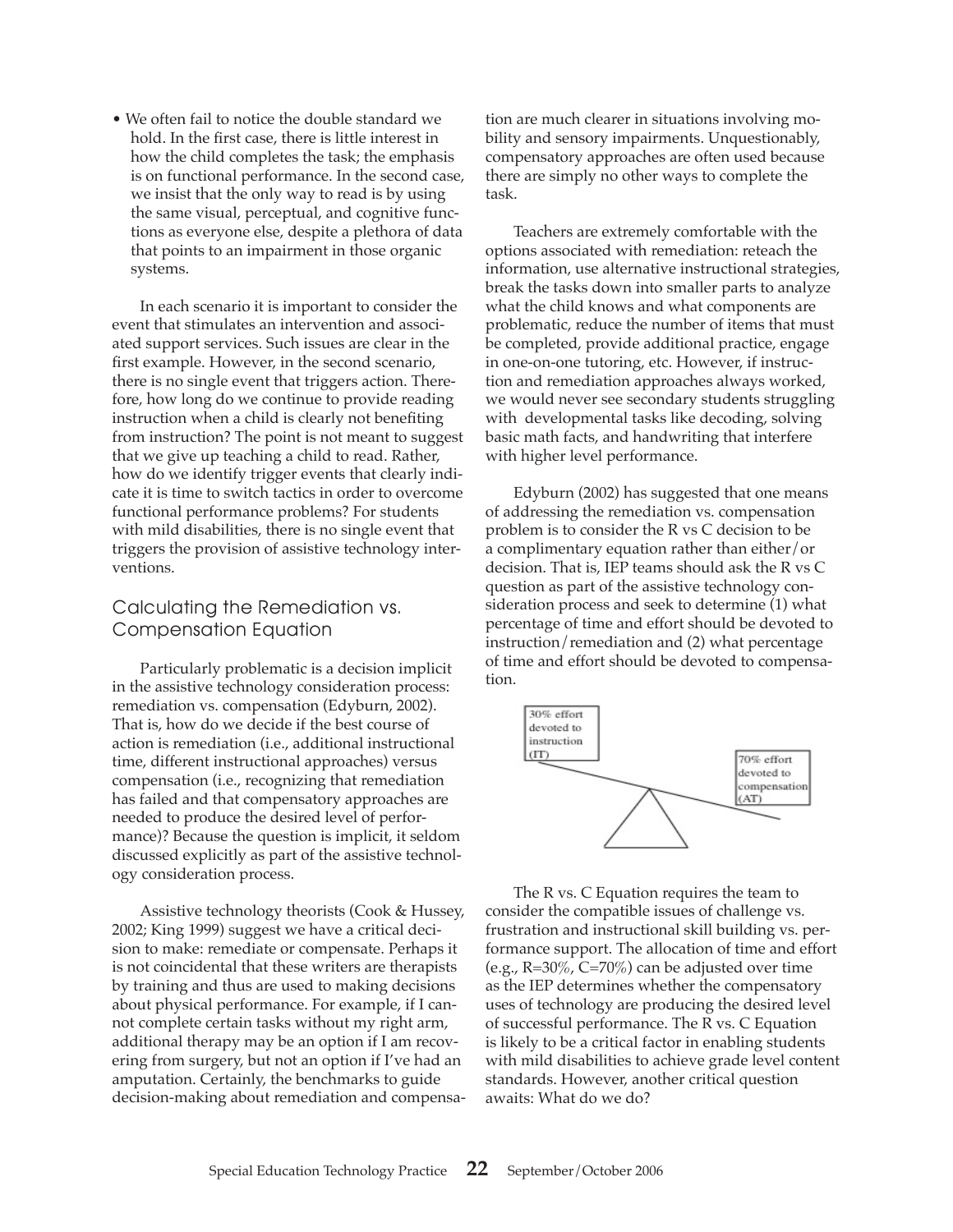# Locating Technology Interventions With the Potential to Enhance Academic Performance

When students with mild disabilities are unable to achieve the academic and behavior goals that are set for them, at some point in the educational process, we must recognize the need to provide technology tools and supports that will enable them to successfully complete the required tasks (Edyburn, 2005b). For example, if a known characteristic of a disability is that a student has difficulty processing and retrieving factual information, then why doesn't the IEP team's consideration of assistive technology result in the recommendation of the web search engine, Ask for Kids (http:// www.askforkids.com)? Functionally, this would allow a student to look up the answer to anything he doesn't know.

Once educators recognize a performance problem, they must determine how to respond. Unfortunately, I am not sure our current store of research validated interventions is stocked with all the tools we need. Consider the following instructional difficulties and the innovative performance support solutions:

• For students unable to independently read their textbooks, provide digital text and text-tospeech software such as ReadPlease (http:// www.readplease.com) or Kurzweil 3000 (http:// www.kurzweiledu.com) or Read and Write Gold (http://www.texthelp.com) or Solo (http:// www.donjohnston.com) so that the student can listen to the information as it is read by the computer.



- For students that struggle with the physical and mechanical tasks of generating a first draft of a paper, provide a dictation service such as iDictate (http://www.idictate. com) that charges 1.5 cents per word to prepare documents based on dictation provided over the telephone.
- For students with computational difficulties in math provide WebMath (http://www.webmath. com). This web-based tool provides calculating and instructional support for solving math problems from elementary through graduate school.

If we are going to ensure the success of all students, we must be much more comitted to locating resources, strategies, and tools that support academic performance. The Table on the next two pages outlines a number of interventions of assistive and instructional technology that may have the potential to enhance the academic performance of students with mild disabilities.

# Understanding the Role of Technology to Enhance **Performance**

A significant problem that has yet to be adequately addressed in the literature concerning assistive technology for students with mild disabilities focuses on our assumptions about the role of technology to support learning and performance. As a result, there is much confusion about why, how, and when technology should be used by struggling students. Let's briefly examine some of the issues.

*Issue*: We should not allow a student with a disability to use assistive technology, such as a spelling checker or reading machine, because they will not be able to use these tools on high stakes tests.

*Response*: To-date, most forms of assistive technologies have been banned from use on standardized tests due to concerns about their influence on test scores. These arguments are quite similar to the same argument that arose 30 years ago relative to calculators. Little headway was made until educators and test developers recognized that calculators were ubiquitous and still required the user to know how to operate the calculator to derive the correct answer. If history is any guide, we have about another 20 years of waiting before this problem is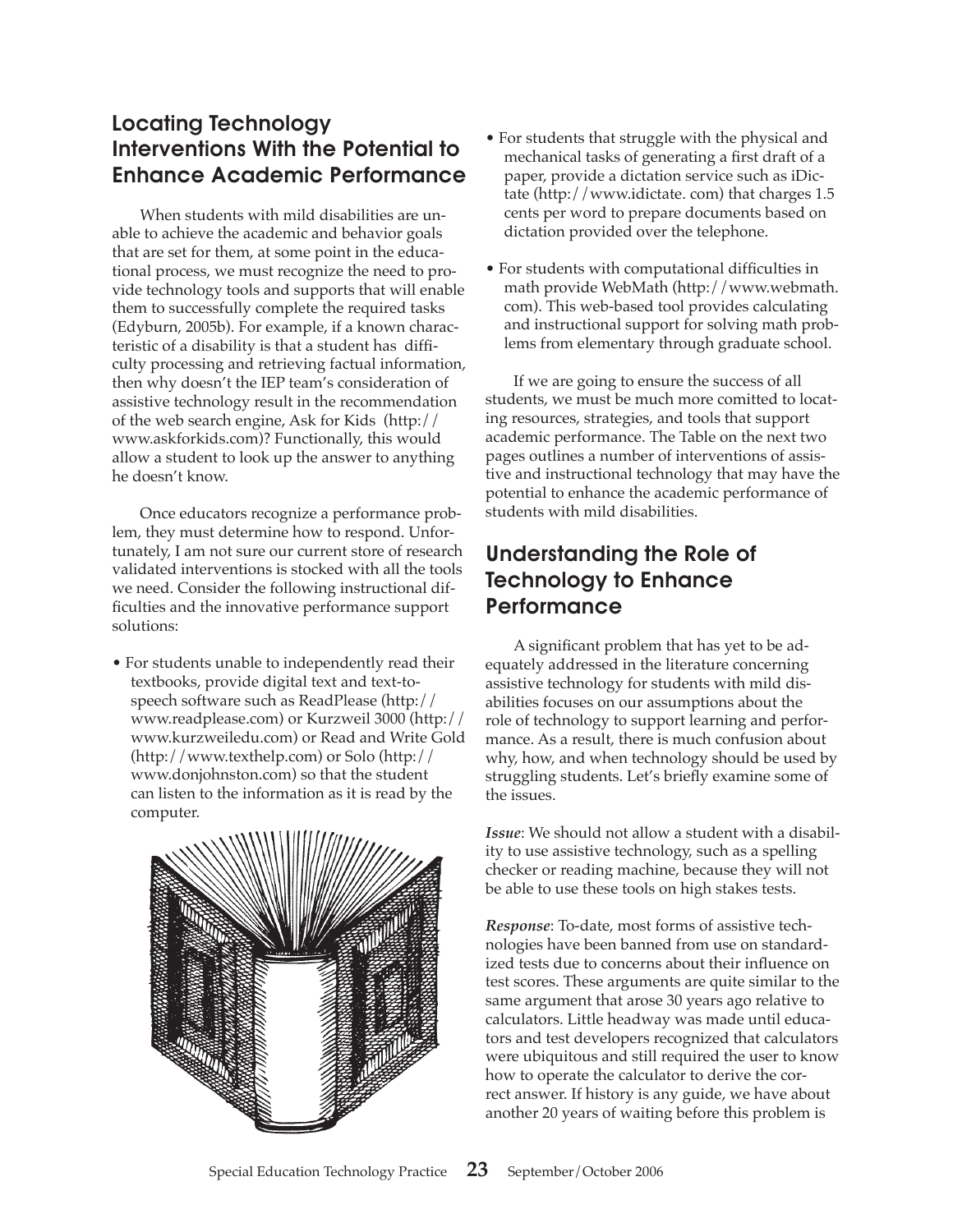## Aligning Assistive Technology Resources, Strategies, and Tools with Common Instructional Challenges Experienced by Students with Mild Disabilities

Instructional Challenge Assistive Technology Resources, Strategies, and Tools

#### **MEMORY**

| Difficulty remembering<br>to complete tasks            | iPing<br>(A service that sends reminders via email, pager, phone, or fax)                                                                         | http://www.iping.com                                                                                                                  |
|--------------------------------------------------------|---------------------------------------------------------------------------------------------------------------------------------------------------|---------------------------------------------------------------------------------------------------------------------------------------|
| <b>READING</b>                                         |                                                                                                                                                   |                                                                                                                                       |
| Poor decoding/fluency                                  | ReadPlease                                                                                                                                        | http://www.readplease.com<br>interferes with comprehension (Free software; teach students to copy and paste text so they can listen)  |
|                                                        | Key to Access                                                                                                                                     | http://www.premier-programming.com<br>(Accessibility software on a pocket-size USB drive goes everywhere)                             |
|                                                        | Kurzweil 3000                                                                                                                                     | http://www.kurzweiledu.com<br>(A scan and read system that converts printed text into digital text)                                   |
|                                                        | Read and Write Gold                                                                                                                               | http://www.texthelp.com<br>(A software suite designed to support the struggling reader/writer)                                        |
|                                                        | Solo                                                                                                                                              | http://www.donjohnston.com<br>(A software suite designed to support the struggling reader/writer)                                     |
| Difficulty with the volume<br>of reading demands       | SparkNotes<br>(A collection of notes, resources, summaries, and study aids)                                                                       | http://www.sparknotes.com                                                                                                             |
|                                                        |                                                                                                                                                   | Cognitive Rescaling http://www.uwm.edu/~edyburn/Cognitiverescaling.pdf<br>(A how-to document on making summaries with Microsoft Word) |
| Difficulty reading grade level<br>curriculum materials | Windows to the Universe<br>(Features multi-level reading material on space)                                                                       | http://www.windows.ucar.edu/                                                                                                          |
|                                                        | StarChild<br>http://starchild.gsfc.nasa.gov/docs/StarChild/StarChild.html<br>(Features multi-level reading material and audio version of level 1) |                                                                                                                                       |
|                                                        | Ben's Guide to US Government http://bensguide.gpo.gov/<br>(Features multi-grade level reading material on government)                             |                                                                                                                                       |
| Poor vocabulary makes<br>it difficult to access ideas  | Visual Thesaurus                                                                                                                                  | http://www.visualthesaurus.com<br>(Software and web site to graphically display synonyms and more)                                    |
|                                                        | Voycabulary                                                                                                                                       | http://www.voycabulary.com<br>(Converts any web page into clickable text to access definitions)                                       |
|                                                        | Merriam-Webster Toolbar<br>(Adds a dictionary to your web browser)                                                                                | http://www.m-w.com/tools/toolbar                                                                                                      |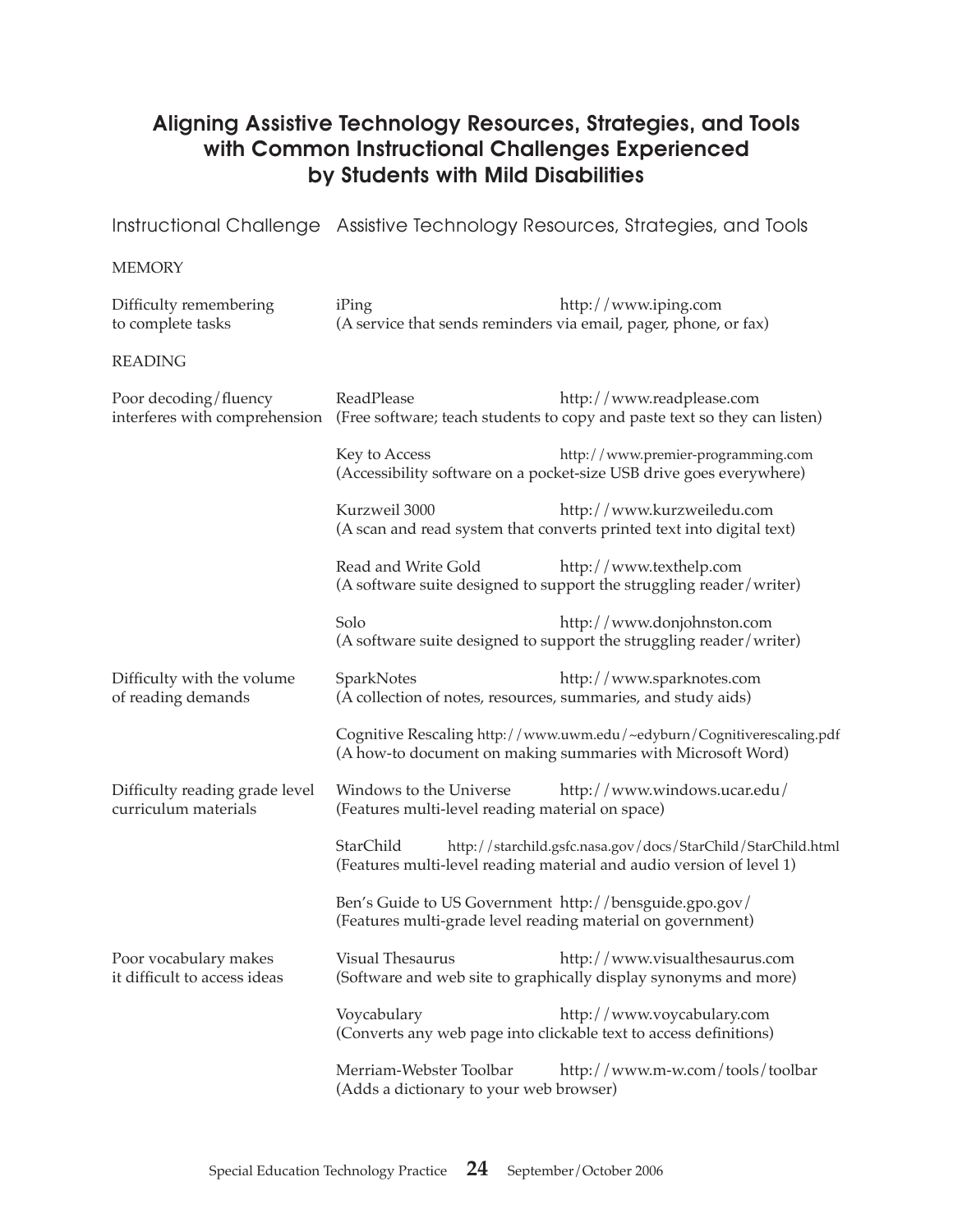## Aligning Assistive Technology Resources, Strategies, and Tools with Common Instructional Challenges Experienced by Students with Mild Disabilities

Instructional Challenge Assistive Technology Resources, Strategies, and Tools

#### CURRENT EVENTS

| Low reading level makes<br>it difficult to access<br>current events                                     | News 2 You                                                                                          | http://www.news-2-you.com<br>(A subscription service that provides a weekly newsletter with symbols)                                           |  |
|---------------------------------------------------------------------------------------------------------|-----------------------------------------------------------------------------------------------------|------------------------------------------------------------------------------------------------------------------------------------------------|--|
|                                                                                                         | 9<br>(A free 4 minute daily video of what's new and noteworthy)                                     | http://9.yahoo.com                                                                                                                             |  |
|                                                                                                         | http://www.marumushi.com/apps/newsmap/newsmap.cfm<br>Newsmap<br>(Access news via a color coded map) |                                                                                                                                                |  |
|                                                                                                         | Ten by Ten                                                                                          | http://www.tenbyten.org/<br>(Access news via a 10x10 grid of photos that represent the news story)                                             |  |
| <b>WRITING</b>                                                                                          |                                                                                                     |                                                                                                                                                |  |
| Difficulty planning/organizing Assignment Calculator<br>the tasks associated with a<br>research project |                                                                                                     | http://www.lib.umn.edu/help/calculator/<br>(An innovative tool to break a large project into manageable daily tasks)                           |  |
|                                                                                                         |                                                                                                     | So You Have to http://www.ri.net/schools/East_Greenwich/research.html<br>(A teacher created web site with step by step guidance and resources) |  |
| Difficulty getting ideas on<br>paper to get started                                                     | Inspiration, Kidspiration                                                                           | http://www.inspiration.com<br>(Graphic orgnizers provide a great way to brainstorm and organize)                                               |  |
|                                                                                                         | Graphic organizers<br>(Ready to reproduce graphic organizers)                                       | http://www.eduplace.com/graphicorganizer/                                                                                                      |  |
| Difficulty in the process of<br>composing written work                                                  | PixWriter<br>(A word processor designed for emerging readers and writers)                           | http://www.slatersoftware.com/pixwriter.html                                                                                                   |  |
|                                                                                                         | Scholastic Keys                                                                                     | http://www.tomsnyder.com<br>(Provides developmental and cognitive access to Microsoft Word)                                                    |  |
|                                                                                                         | Co:Writer<br>(A predictive word processor)                                                          | http://www.donjohnston.com                                                                                                                     |  |
|                                                                                                         | iDictate                                                                                            | http://www.idictate.com<br>(A dictation service; dictate over the phone, receive draft via email)                                              |  |
| <b>MATH</b>                                                                                             |                                                                                                     |                                                                                                                                                |  |
| Difficulty with computations                                                                            | WebMath                                                                                             | http://www.webmath.com<br>(Free calculating tool that supports math from grade to graduate school)                                             |  |
| Difficulty with math<br>concepts                                                                        | Interactive Math                                                                                    | http://matti.usu.edu/nlvm/nav/vlibrary.html<br>(Free online virtual math manipulatives, makes the abstract concrete)                           |  |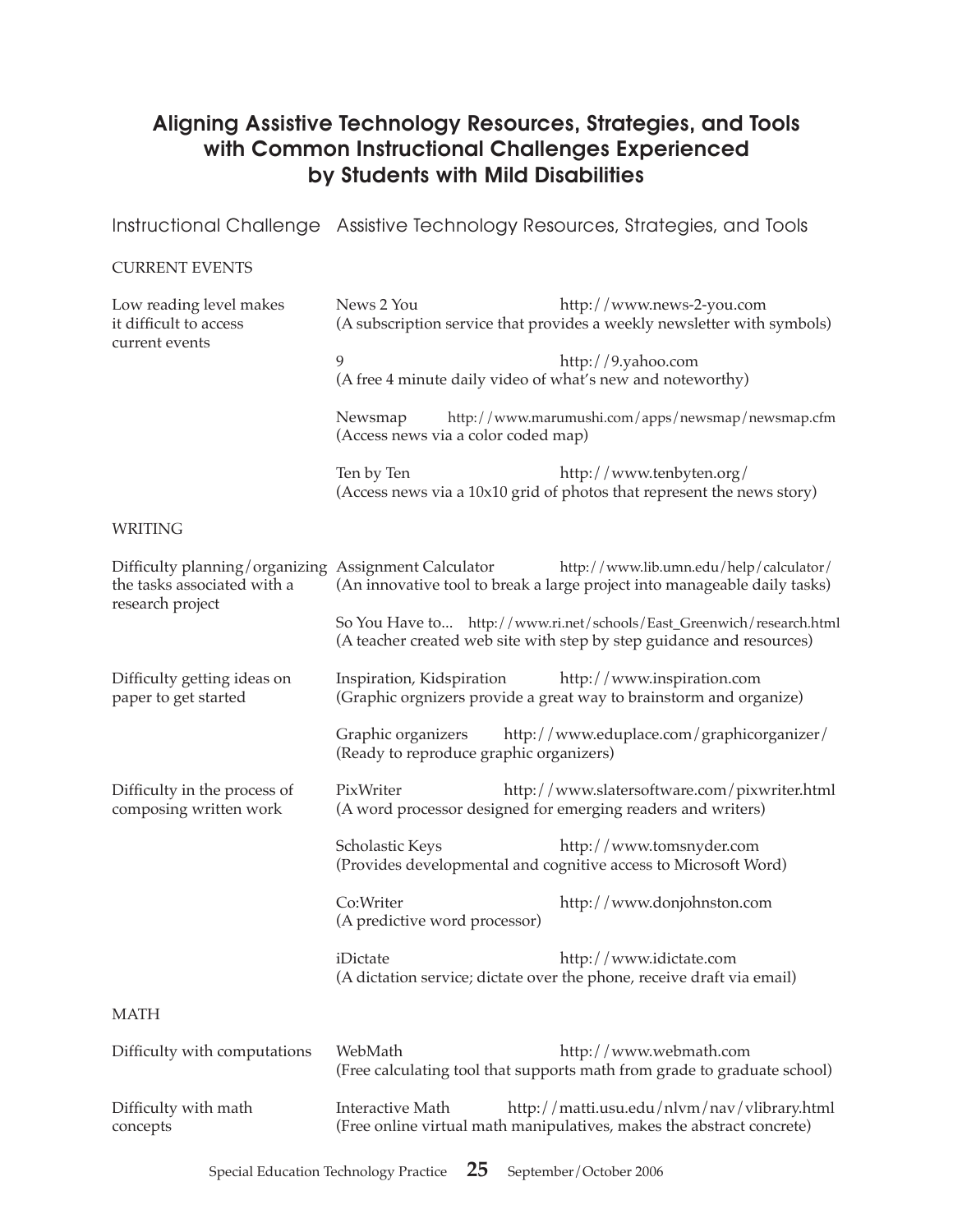solved. In the meantime, do we deprive students what they need for 175 days simply because they can't use assistive technology for five days of standardized testing?

*Issue*: Allowing a student with a disability to use assistive technology is cheating because the student really can't do the task.

*Response*: Education places a premium on knowledge that is contained in one's head. Performance that is completed without the aid of external devices and resources is prized over performance that is dependent on tools or resources. While this may be a historical artifact of society's conception of the educated person, there is a clear bias here. Assistive technology outcomes researchers have termed this form of bias, "naked independence," as it exults the performance of able-bodied individuals and devalues the performance of others that must rely on external devices or tools (Edyburn, 2003b). Hehir (2005) observes that most people value intrinsic spelling ability and devalue the performance of those individuals who rely on spelling checkers. He calls this situation "ableism," and argues that it is an insidious form of discrimination that creates barriers for individuals with disabilities based on the cultural attitudes of the able-bodied.

*Issue*: Allowing a student with a disability to use assistive technology would not be fair to other students.

*Response*: This issue involves two components. On the surface it appears to be a concern about fairness. However, it represents an arrested level of development about what fairness means. It argues from the perspective of a kindergarten child who believes fairness means that everyone gets the same thing. Actually, fairness means everyone gets what they need (Welch, 2000). However, the deeper subtext involved in this statement has social justice implications. That is, the implication of naked independence and the desire to maintain the privilege and status held by non-handicapped students that complete a task without external aids.

*Issue*: If we allow a student with a disability to use assistive technology, when will they ever learn to complete the task?

*Response*: This statement is absurd in the context of physical and sensory disabilities: denying a child a wheelchair because he will never learn to walk;

denying a blind child a screenreader because he will never learn to read. However, this line of reasoning is all too common in the area of speech and language disabilities and disabilities that involve cognition. That is, if we give a child an augmentative communication device when will he learn to speak intelligibly on his own? Likewise, if we give a child assistive technology that reads to him, when will he learn to read? We need to understand the difference between technologies that serve a scaffold function that is used for a period of time and then discarded (e.g., crutches after an ankle sprain) vs. technologies that will be life long companions to compensate for a disability (e.g., a screen reader used by a blind student).

*Issue*: If we allow a student with a disability to use assistive technology, aren't we making the task too easy and making them dependent rather than independent?

*Response*: This question encompasses several issues: conceptions of learning, challenge, and development of expertise. If a task is too easy we become bored. If a task is too hard we avoid it because we have little likelihood for success. What students at all grade levels and all ability levels need are tasks that are at appropriate levels of challenge. The research on learning is very clear that all learners seek optimal challenge. Concerns that some students will always seek the easiest level are misguided and often used to argue against providing learning supports for students who struggle. However, the research on learning is very clear about the process for developing expertise. That is, learners only achieve high levels of expertise as a result of sustained engagement, over time, with tasks that are increasingly challenging and personally rewarding. When a student uses assistive technology to engage in a learning task, they are afforded the opportunity for access and participation. If the learning experience is positive, there is the possibility they will continue to engage in the task. In time, we will learn if the technology serves as a tool for simply providing access and is then discarded or if the tool serves as a life-long performance support tool. Interestingly, people do not seem to discard their word processor, TiVo, or cruise control after they learn how to use these technologies. It seems we are confused about the double-standard we hold: technology is school should be withheld so that tasks are difficult but technology in real-life should be adopted whenever they make certain tasks easier.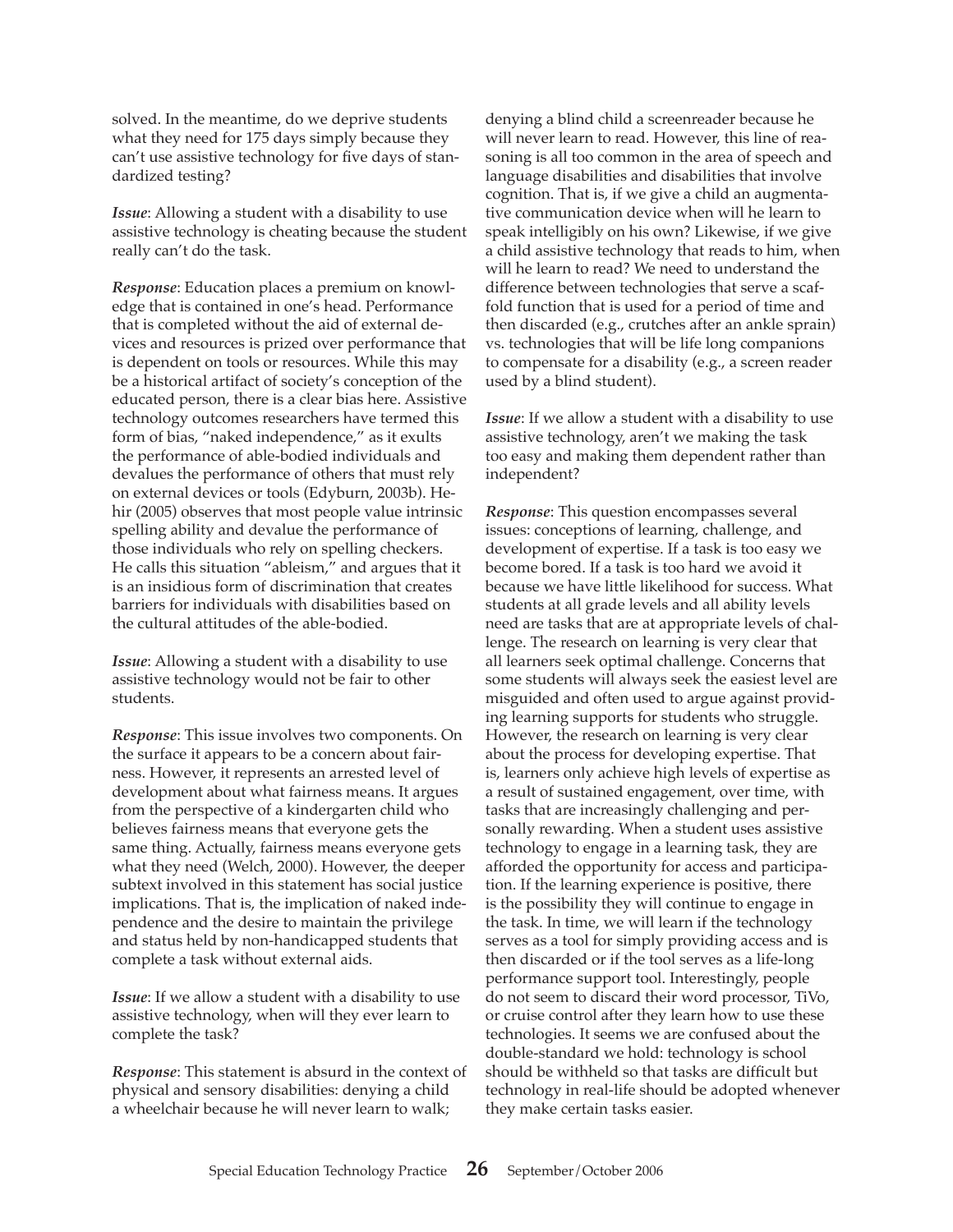*Issue*: I have high standards... students have to complete my assignments without the assistance of any assistive technology. I am preparing students for the real world; when they get out there they will be expected to complete these tasks without any assistance.

*Response*: This argument seeks to cloak the person in the unassailable blanket of high standards. Actually, outside of school there are many ways to complete a task. Consider the task of balancing a checkbook. I can maintain my balance using mental math to do the subtractions after I write each check. Or, I can use a calculator. Or, I can have my spouse balance the checkbook. Or, I can use online banking and never have to engage in the subtraction or addition process at all. Technology provides more options than ever before. A teacher advancing an argument against assistive technology on the basis of holding students to high standards is really arguing for maintaining the status quo. That is, when a one-size-fits-all curriculum and instruction model is implemented what varies is student performance (i.e., some students will achieve the instructional goal and many will not). However, when high standards are the focus, what varies are the supports and tools necessary for each student to achieve the expected high level of performance.

# Assessing Claims of Technology Enhanced Performance

The immense size of the mild disabilities population has caused a certain level of paralysis within the field that has prevented systematic efforts to address their assistive technology needs. That is, administrators are reluctant to approve requests for assistive technology for students with mild disabilities because there are many more students like them in every building. If they say yes to one, how will they say no to the others? As a result, it is absolutely essential that the field understand the importance of measuring claims of technology enhanced performance in order to collect and evaluation the evidence necessary to document whether the desired goal is being achieved. Decision models like one developed by Dyck and Pemberton (2002) concerning how to determine who needs text modifications is essential for the field to discern who can benefit from an intervention and who cannot.

Assistive technology researchers have created a research design known as the Time Series Concur-

rent and Differential (TSCD) Approach as a means of collecting evidence about the impact of technology on performance (Smith, 2000). Essentially, the research design involves a series of performance measures of an individual when s/he is completing a specific task, with and without the technology (aided vs unaided performance). Graphing the data over a period of time will reveal patterns of performance that serve to establish the impact of the technology. Readers interested in learning more about the application of this methodology may wish to explore its application in reading (Edyburn, 2004), writing (Edyburn, 2003c), math (Edyburn, 2003b), and science (Edyburn, 2006c).

Considerable work remains to be done concerning the measurement of claims of technology enhanced performance. One significant problem centers on the lack of performance measurement tools for assessing academic progress. As a result, teachers are expected to make their own assessments, as well as score them, graph the data, and draw conclusions.

# Concluding Thoughts

The purpose of this article was to provide a brief introduction to the use of assistive technology by students with mild disabilities. If the dawn of this specialty area can be traced to 1997, it is clear that some progress has been made in the past ten years. However, there is little evidence to suggest that all students with mild disabilities have access to appropriate assistive technologies. As a result, the field must urgently initiate efforts to reach the underserved and unserved. In addition, leadership is needed to develop appropriate policies and practices relative to three phases of the assistive technology process: consideration, intervention, and outcome. It is also important to empower individuals and organizations to identify new interventions that will enhance the academic and behavioral performance of students with mild disabilities in ways that fully compensate for their disabilities. Finally, it is essential that the field engage in collecting and evaluating data to determine the efficacy of the interventions in order to understand the effort and cost necessary to scale-up the benefits.

#### References

Cook, A.M., & Hussey, S.M. (2002). *Assistive technology: Principles and practices* (2nd ed.). St. Louis, MO: Mosby.